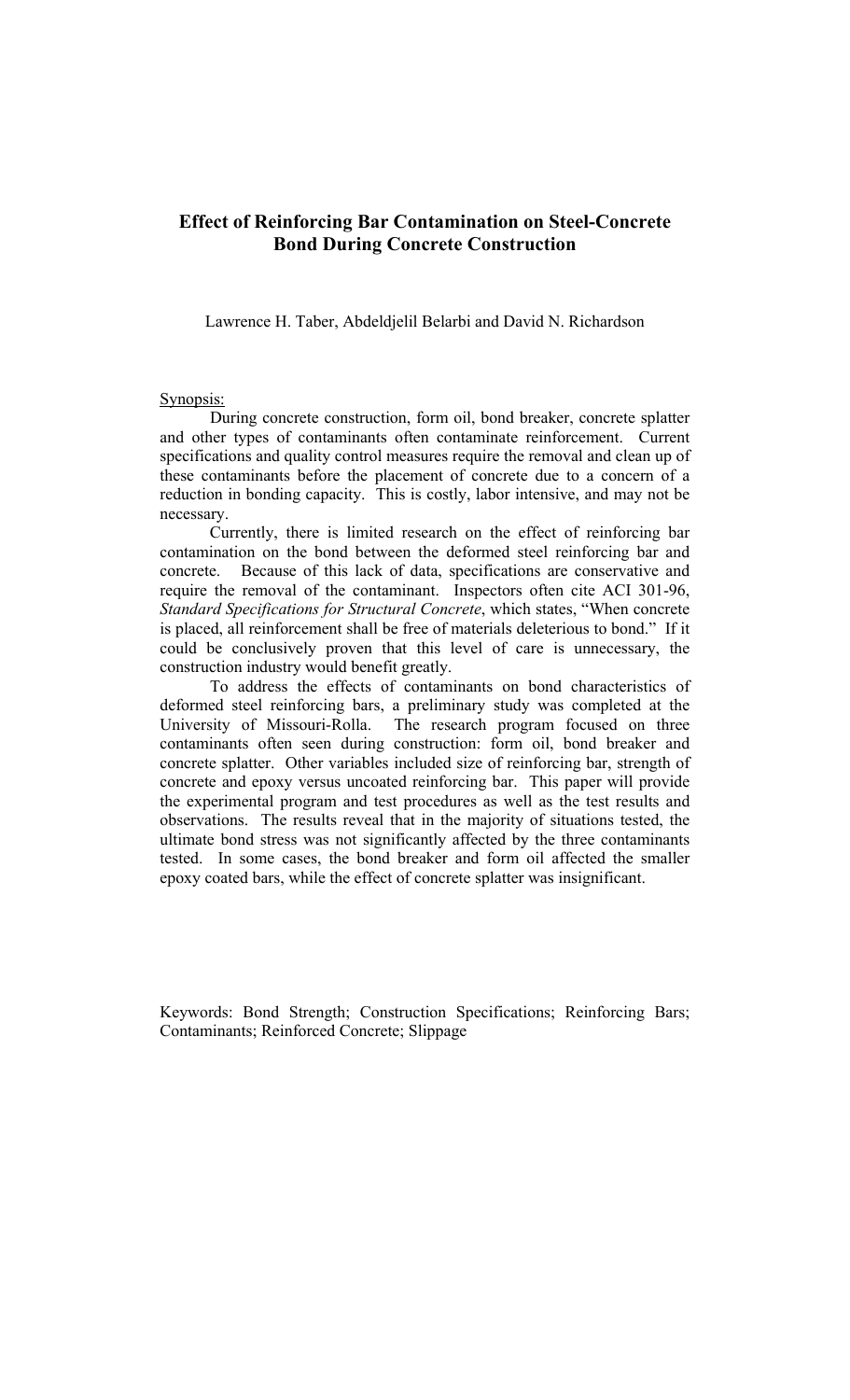*ACI member Lawrence H. Taber is a Structural Engineer with Black and Veatch Corp. in Kansas City, Missouri and a former Graduate Research Assistant in Civil Engineering at the University of Missouri-Rolla. He earned both his BSCE and MSCE from the University of Missouri-Rolla.* 

*Abdeldjelil Belarbi, FACI, Associate Professor of Civil Engineering at the University of Missouri-Rolla. His research interests include constitutive modeling of reinforced and prestressed concrete as well as use of advanced composite materials and smart sensors in civil engineering infrastructure. He is a member of several ACI technical and educational committees and the current Chair of ACI Committee E801, Student Activities; and ACI-ASCE subcommittee 445-5, Torsion of Structural Concrete.* 

*ACI member David N. Richardson is Associate Professor of Civil Engineering at the University of Missouri-Rolla. His teaching and research activities focus on properties, production and use of concrete and related materials. Current research involves aggregate gradation optimization, specimen testing variables and GGBFS. He is currently a director of the Missouri Chapter of ACI and a member of the certification committee.*

# **INTRODUCTION**

A good bond between steel deformed reinforcing bar and concrete in concrete structures is crucial for structural and serviceability performance. If this bond is inadequate, behavior and failure characteristics will be altered. The bond mechanism allows the forces to be transferred between the concrete and steel.

In concrete construction, many types of contaminants are present on the site, such as form oil for coating the forms and bond breaker used in tilt-up construction. The reinforcement could be contaminated during construction if care is not taken. If contaminated, there is concern regarding the bond strength and specifications are in place to guide the action to be taken.

When constructing reinforced concrete (RC) structures, inspectors have the duty to enforce several specifications dealing with concrete construction (1,2). One of the goals of the specifications is to maintain a clean and safe construction environment. Often, reinforcing bar is subjected to various construction contaminants, such as form oil or mud during concrete construction, and the specifications require the reinforcing bar to be cleaned prior to placing the concrete. The American Concrete Institute (ACI) provides several of these specifications. ACI 301-96 (1) states, "When concrete is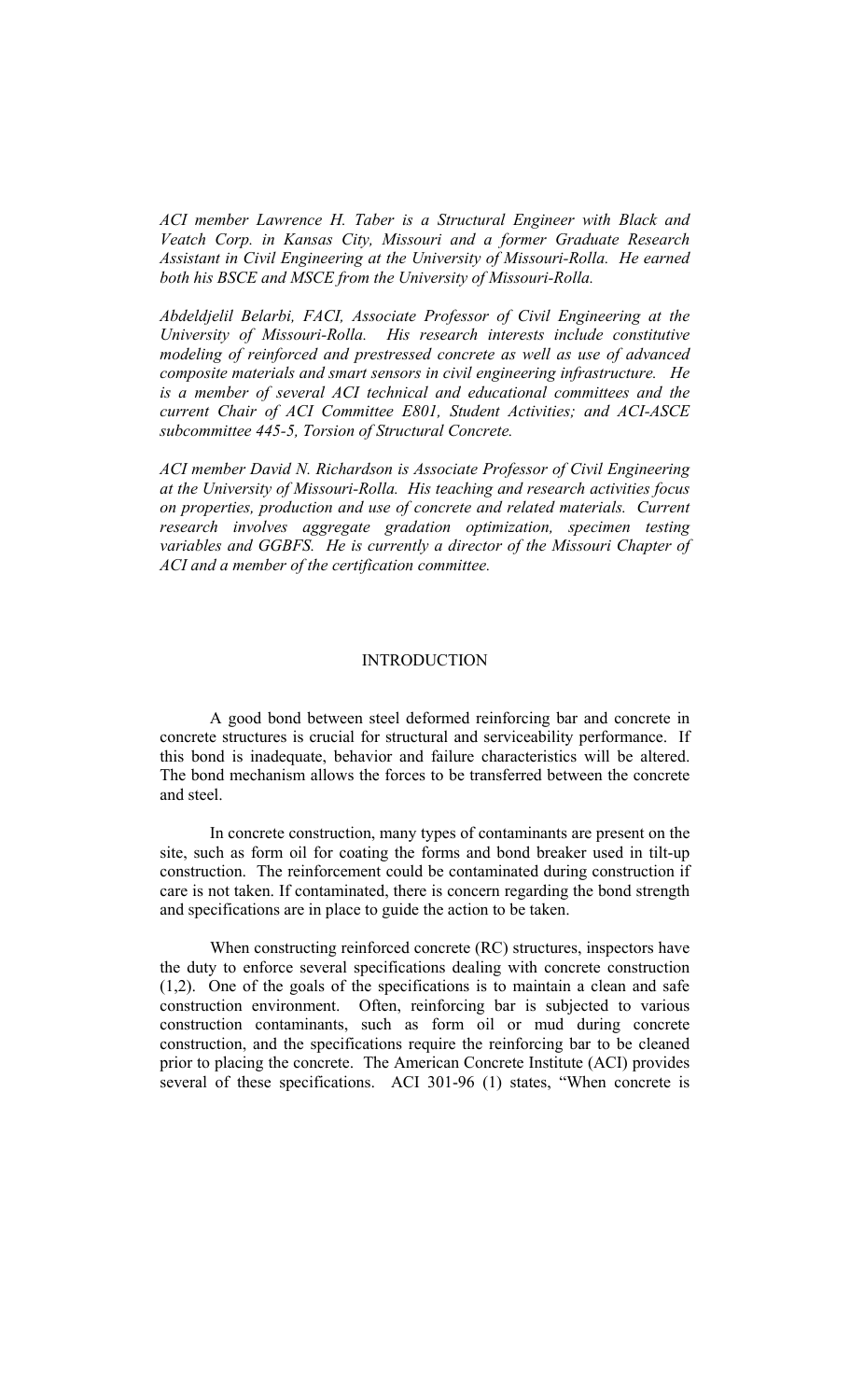placed, all reinforcement shall be free of materials deleterious to bond." This specification also addresses form oil specifically when it states, "Do not allow formwork release agents to contact reinforcing steel or hardened concrete against which fresh concrete is to be placed." When dealing with oil and concrete splatter or mortar, ACI's *Manual of Concrete Inspection* (2) says, "reinforcement should be clean, and oil or non-adherent mortar which has been spilled on it should be cleaned off." Again, the primary concern of these specifications is assuring a good bond, but do the contaminants reduce the bond strength enough to warrant these specifications? Without detailed research into this issue, most construction specifications are conservative and require the removal of these contaminants from the reinforcing bar. This is time-consuming, costly, and may be unnecessary (3).

Previously, several studies have been performed in regard to the variables that affect bond strength, including the effect of the amount of concrete cover, casting position, slump and consolidation on epoxy-coated reinforcing bar  $(4)$ , and the effect of rust and scale  $(5,6)$ . It was found that up to a certain degree of rust, the bond was not significantly reduced and the specifications were relaxed. These specifications now recognize that slightly rusted steel reinforcing bar does not cause a significant reduction in the bond stress and allows contractors to use this reinforcing bar without having to first remove the rust. This saves the contractor considerable time and money without significantly affecting the quality and strength of the RC structure.

#### Principle of Bond Between Reinforcing Bar and Concrete

Bond is defined as a force transfer between two materials (7). Bond behavior involves the bond stresses, transfer mechanisms and ultimately the complete failure mode. Bond stress is defined as the shear stress at the steelconcrete interface, which by transferring the load between the reinforcing bar and surrounding concrete, modifies the steel stresses (8). The average bond stress is typically represented as  $\mu_{avg}$  and its equation is:

$$
\mu_{avg} = \frac{\Delta f_s d_b}{4l_b}
$$

where:  $\mu_{avg}$  = average bond stress,  $\Delta f_s$  = change of steel stress over unit length,  $d_b$  = diameter of reinforcing bar, and  $l_b$  = embedment length.

There are several mechanisms that transfer the load between the concrete and steel. The three primary mechanisms are chemical adhesion, mechanical interlock and frictional resistance. Each method contributes to the overall bond strength in varying amounts depending on the type of reinforcing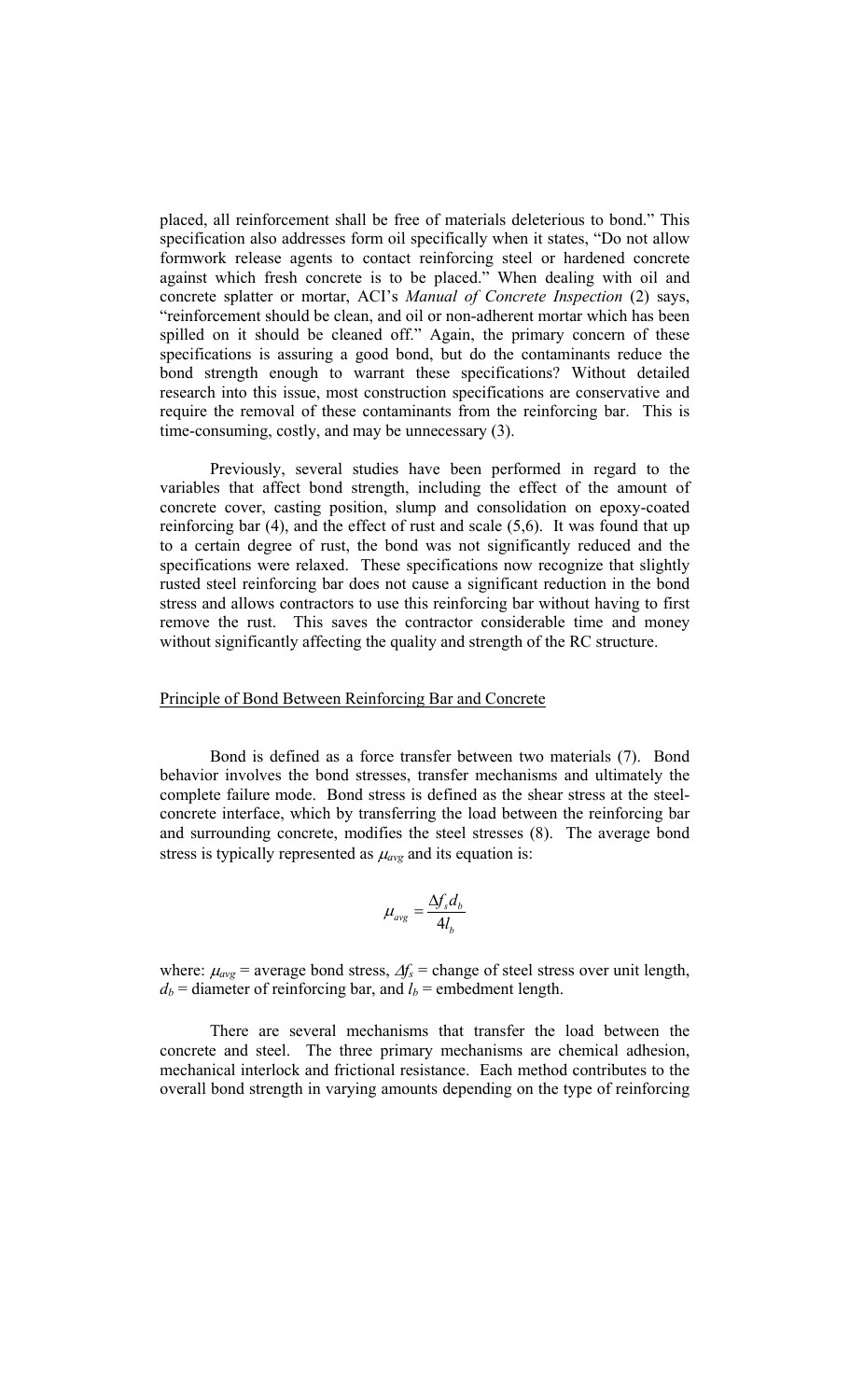bar and conditions under which the concrete is placed. For deformed steel reinforcing bar, the greatest contribution comes from the mechanical interlock, with the frictional and chemical bonds both helping to a lesser extent. The bearing of concrete on the steel ribs causes the mechanical interlock. As the forces are transferred, the concrete is placed under a shearing stress; thus eventually causing bond failure. With plain (smooth) reinforcing bar, the chemical and frictional bonds would be the primary mechanisms, with the mechanical interlock almost non-existent.

# Bond Test Methods

Several test methods are commonly used to determine steel-concrete bond strength. One method is the pullout test specified by RILEM (9). The advantages of this test are the easy setup and simple specimens, yet a concern is the additional confinement provided by the compression induced into the specimen around the anchorage area. Furthermore, it is not representative of a beam because reinforcing bars are in tension and concrete is in compression. A flexural test avoids the additional confinement and more realistically simulates the embedment in the tension zone in concrete beams, where both reinforcing bar and concrete are in tension, in addition to the presence of shearing forces and dowel action. Two flexural tests are common, one specified by RILEM (10) and the other specified by ASTM (11). The RILEM beam test is a simply supported beam with a gap in the middle, allowing for easy calculations of the tension force and ultimately the bond stress. The ASTM A944 Beam-End test is a rectangular specimen placed into flexure through a cantilevering action. Both of these test methods are widely used in testing laboratories.

The test method selected for this research program was the RILEM Bond Test for Reinforcing Steel-Beam Test, Specification Number 7-II-28 D (10). This test method was chosen over other methods for several reasons. A flexural test was preferred over a direct pullout test because it more realistically simulates the actual conditions in a beam or slab. The RILEM beam test was chosen over the Beam-End method for its simplicity. In the authors' opinion, both the RILEM test and Beam-End test provide similar results and similar testing characteristics.

# RESEARCH SIGNIFICANCE

There is a need for research into the specific problem of the effect of reinforcing bar contamination on the steel-concrete bond in reinforced concrete structures. Structural and construction engineers are often conservative and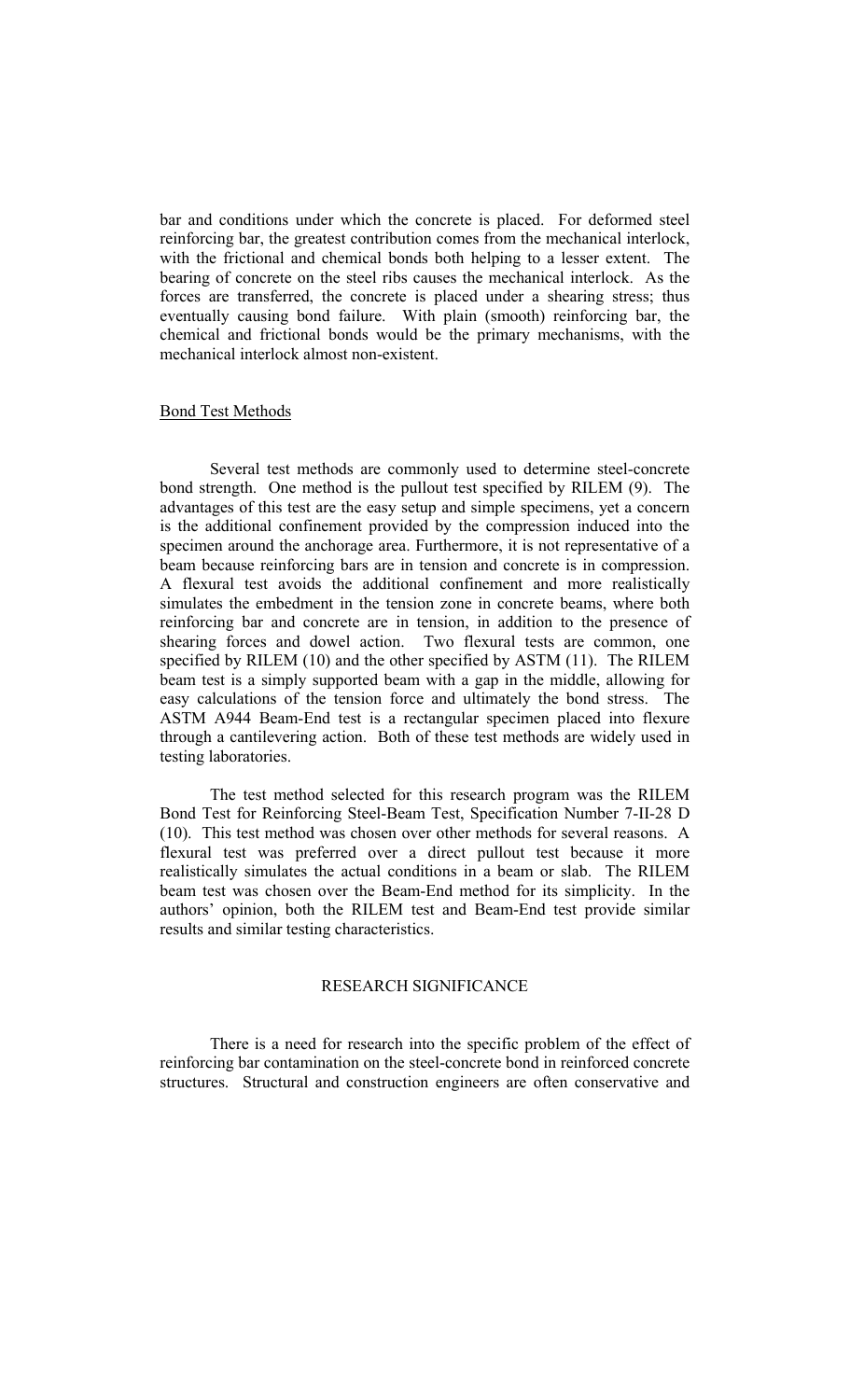require the reinforcing bar to be cleaned before placing the concrete. The engineers do not know the extent of the effect of contaminants on bond stress. This study will provide a basis for more research into this topic, with the goal of eventually having sufficient data to confirm or deem unnecessary the need for the current requirements. If it can be shown that some of the most common construction contaminants do not have a detrimental effect on the steelconcrete bond, the specifications could then be revised to possibly allow a specific amount of reinforcing bar contamination, resulting in considerable savings to the concrete construction industry.

# EXPERIMENTAL PROGRAM

Several factors influence the bond strength of the steel-concrete composite. These factors are related to both the concrete (compressive strength, amount of cover, etc.) and reinforcing bar (size, surface coating, embedment length, rib face angle, etc.). Additionally, the type of contaminant (form oil, mud, bond breaker, concrete splatter, rust, etc.) may produce different bond characteristics. For this preliminary study, four variables were included. They were the surface coating condition (epoxy coated or uncoated), size of reinforcing bar, concrete compressive strength, and type of contaminant. Of the many types of contaminants, the study focused on three: water-based form-release agent, a water-based bond breaker, and concrete splatter. These contaminants are commonly seen during construction operations. The effects of rust have been already studied and the specifications modified accordingly.

The test program consisted of 32 tests, with three replicate specimens per test for a total of 96 specimens. The surface coating was varied between epoxy coated and uncoated. The two sizes of reinforcing bar chosen were #4 (13 mm) and #7 (22 mm). Nominal concrete compressive strengths at 28 days of 4,000 psi (28 MPa) and 7,000 psi (48 MPa) were selected. Instead of the 7,000-psi (48 MPa), a higher strength would have provided a clearer understanding of the effect of concrete strength, yet to attain this and maintain workability, admixtures most likely would have been used. Use of admixtures was not desirable in order to avoid any possible unforeseen chemical interaction between the contaminants and admixtures. The contaminants were applied along the entire embedment length, simulating the worst-case situation. The specimens were batched in groups of 12 beams, with the type of contaminant being the only variable per batch. The test program is summarized in Table 1.

The specimen identification code consisted of four characters. The first letter is the surface coating condition, either epoxy coated (C) or uncoated (U). The second number in bold is the reinforcing bar size, either #4 (13 mm) or #7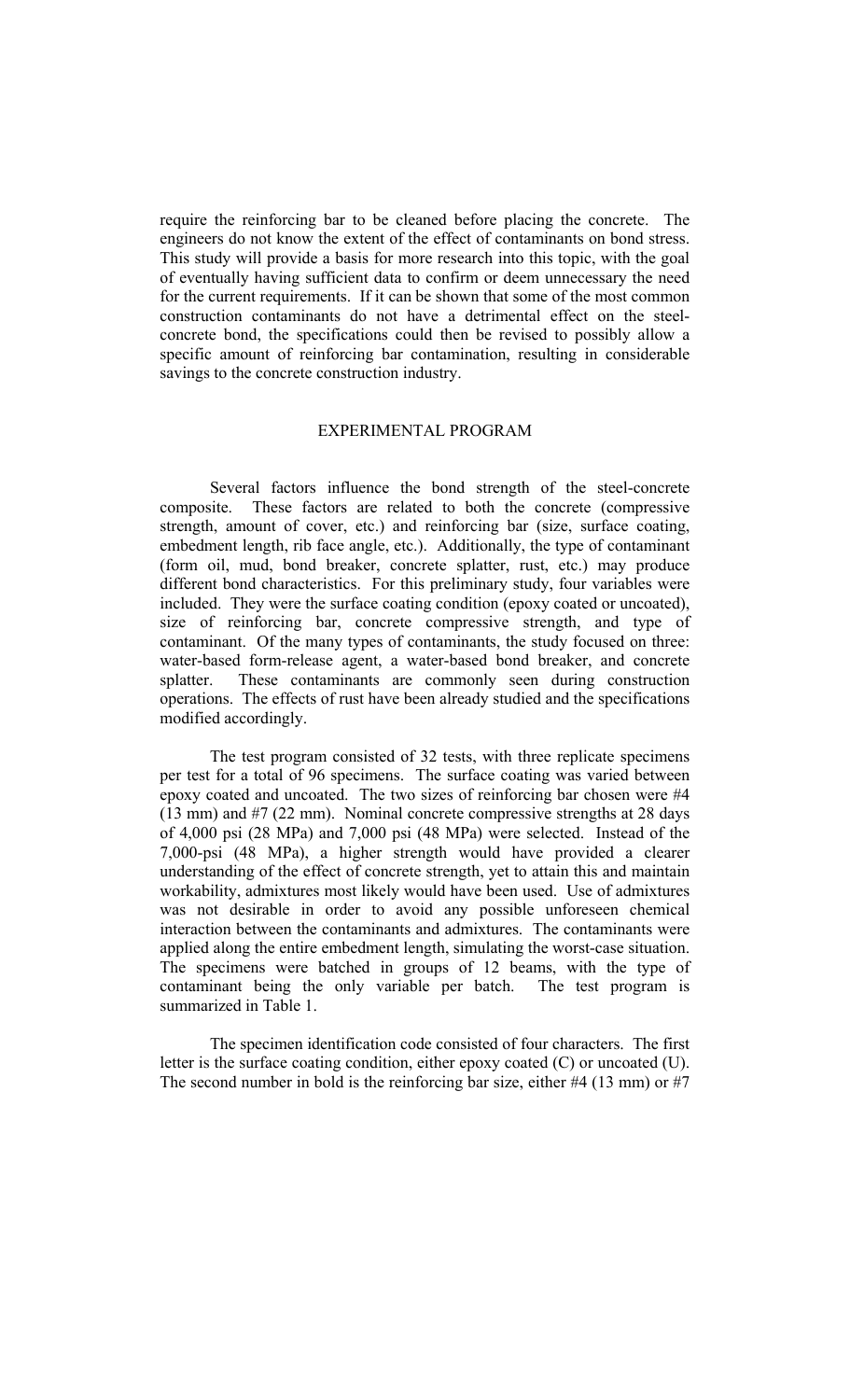(22 mm). The third number is the 28-day compressive strength, either a 4 for 4,000 psi (28 MPa) or a 7 for 7,000 psi (48 MPa). The fourth letter is the type of contaminant applied to the reinforcing bar, C for control (clean), S for concrete splatter, and B for bond breaker and F for form oil. The number in parenthesis is the number of replicates tested.

#### Test Specimen

The test specimens used in this study were fabricated according to RILEM Standards (10). Figure 1 illustrates the configuration of the test specimen. The specimen was a flexural beam separated in the middle with the reinforcing bar crossing the gap. The two rectangular prisms were joined together with a steel hinge in the compression zone and the reinforcing bar to be tested was located in the tension zone. The reinforcing bar was embedded into the center of each prism with a length of 10 times its diameter  $(10d_b)$ , as specified by RILEM. PVC tubing was provided outside the  $10d_b$  length to prevent the concrete from bonding to the steel along the non-embedded portion of the reinforcing bar. The dimensions of the beam, casting position and additional reinforcement were as specified by RILEM. The beams were cured per RILEM specification for 28 days at approximately 60% relative humidity and  $20 \pm 2$ <sup>o</sup>C.

# Materials

The concrete mixture proportions used in this study are given in Table 2. The mixture used Type I portland cement, 9/16 in. (14.3 mm) nominal maximum size, clean, crushed limestone from the Gasconade Formation in Missouri, and fine aggregate sand from the Little Piney River in central Missouri. The water was tap water from Rolla Municipal Utilities in Rolla, Missouri.

 The reinforcing steel used was ASTM A615-96A Grade 60 (12). The epoxy coating was applied per ASTM A775-96 (13). The tested average yield stress was determined at 443 MPa (64.2 ksi) and the average tensile strength was 713 MPa (103.5 ksi). The uncoated reinforcing bar was free from any rust or other contaminants and the epoxy coated reinforcing bar had no chips or scratches in the epoxy.

Three contaminants were used in this study: namely bond breaker, form oil and concrete splatter. The bond breaker was a water-based lifting agent that is used in tilt-up construction. The form oil was a surface consolidating water-based form release agent that is used in precast and poured concrete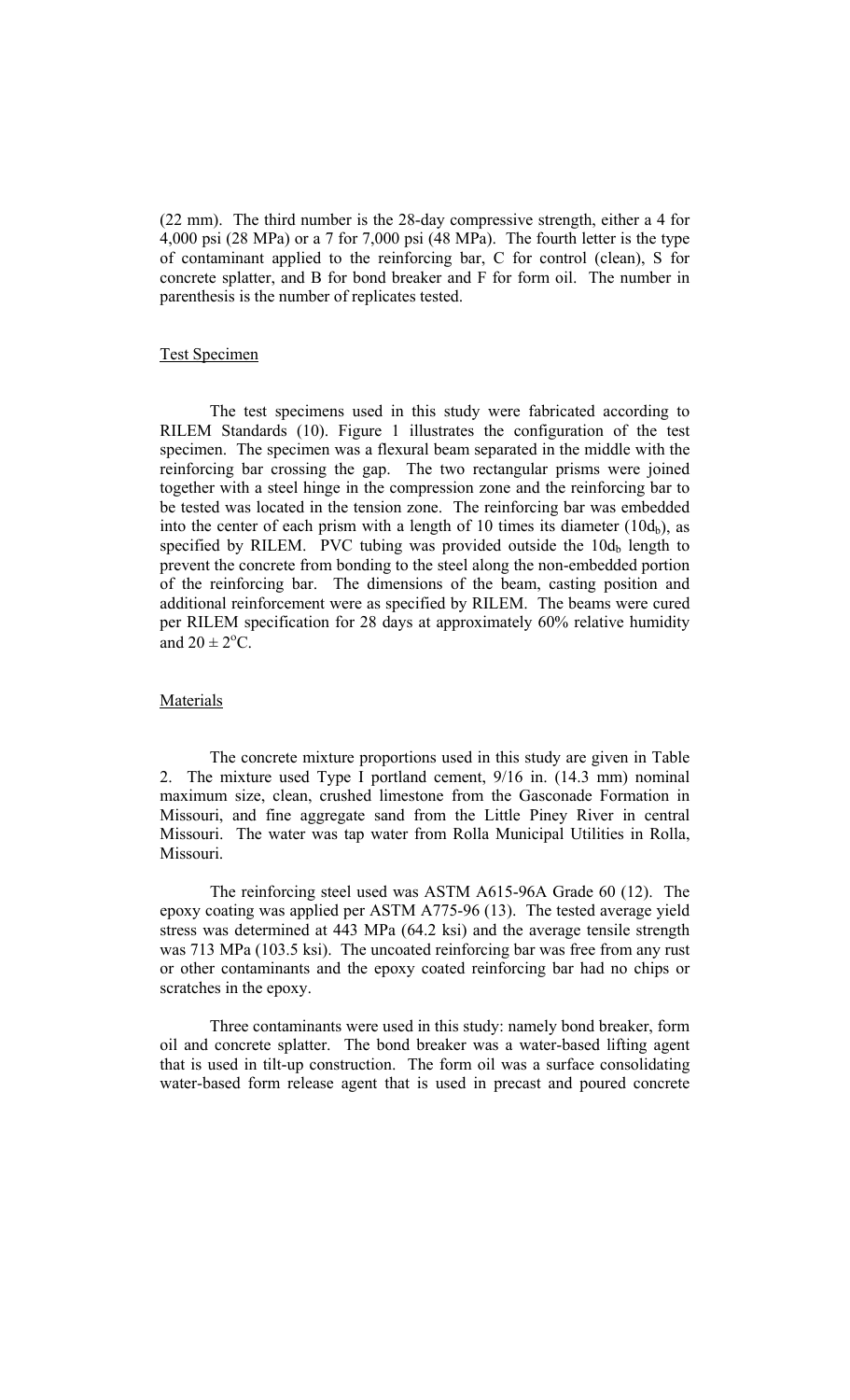applications. The concrete splatter had the same mixture proportions as the mortar portion of the concrete in the specimen, simulating a multiple lift pour where this contamination often occurs.

The method of applying these contaminants was an attempt to simulate field conditions. The form oil and bond breaker were applied 30 minutes prior to placing the concrete using a brush to get complete coverage. The concrete splatter was applied 18 hours before placement of concrete. From a series of trial batches with varying setting times, 18 hours was chosen as the worst-case situation because at this point the concrete has hardened, yet not achieved a good bond to the steel. The splatter was dropped (or splattered) onto the bar while slowly rotating the bar to ensure complete coverage. Figs. 2 and 3 show the form oil and concrete splatter contaminated reinforcing bar, respectively, prior to concrete placement.

# Test Setup and Procedure

The beam tests were conducted using a 110-kip (500 kN) MTS servovalve controlled machine. All loads were applied using ram stroke control to better observe the failure and post-failure behavior. The free-end slip was measured using Linear Variable Differential Transformers (LVDT's) placed on each end of the reinforcing bar. The beams were transported from the curing location to the testing machine using an overhead crane and lifting system designed to avoid relative movement between the two halves of the beams. Placing a wooden block in the hinge location and bolting two boards to either side of the beam restrained the two halves from moving relative to each other.

The beams were tested under four-point loading in accordance with the RILEM specification with the load being applied symmetrically to both halves of the beams (Fig. 4). The LVDT's were attached securely to the beam, assuring that only relative slip between the reinforcing bar and concrete was measured. As one side of the beam failed, a restraint device was placed on that end of the reinforcing bar to prevent further slip and to allow the other half to reach failure.

# RESULTS

# Concrete Compressive Strength

The compressive strength of the concrete was determined according to ASTM specification C39. However, four cylinders instead of three were tested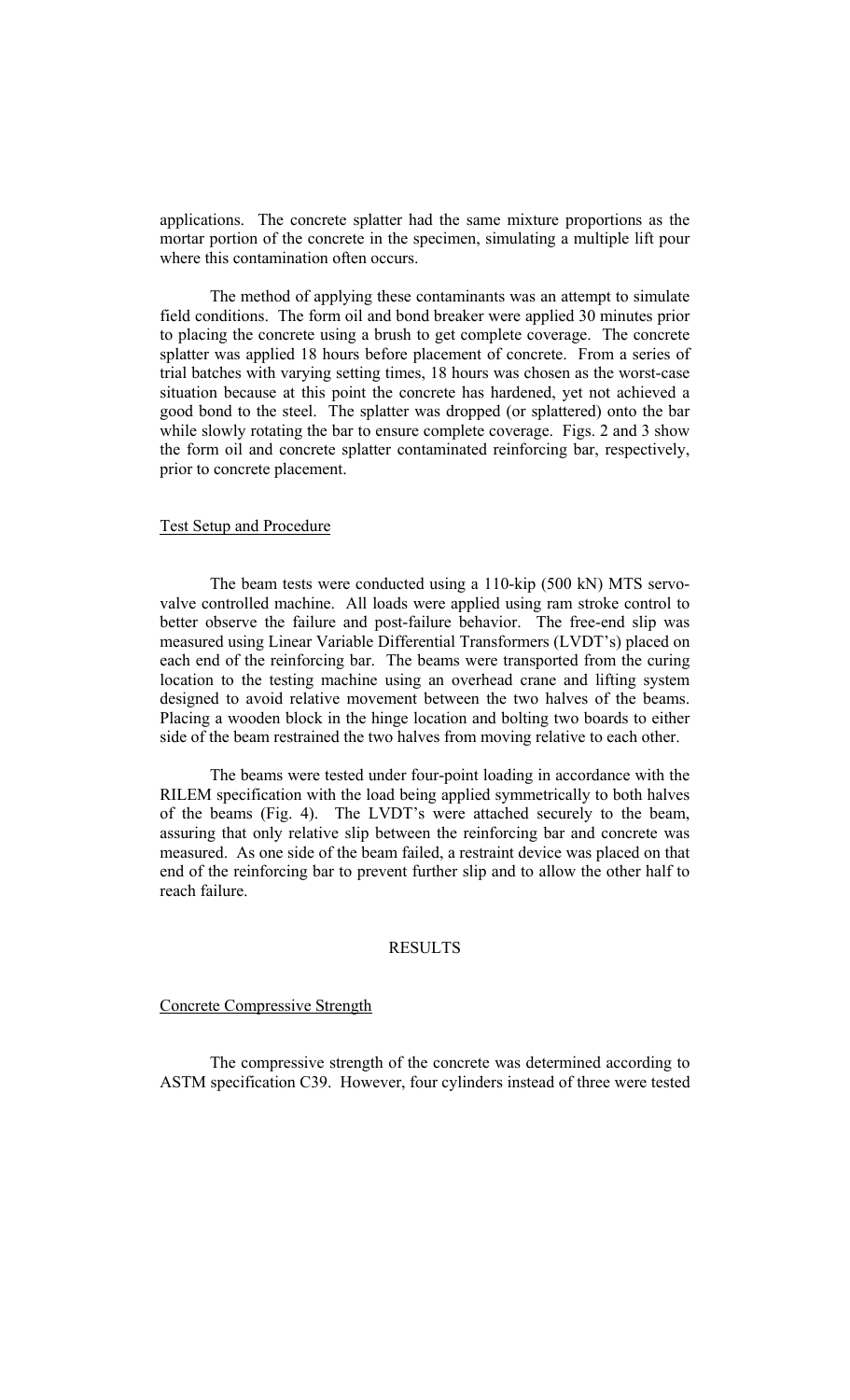per batch of concrete. The design strengths selected for this study were 4,000 psi (28 MPa) and 7,000 psi (48 MPa); however, the actual strengths were 4,780 psi (33 MPa) and 6,710 psi (46 MPa), respectively.

The actual strength for the 7,000-psi (48 MPa) mixture is slightly low and the mixture proportions could have been adjusted or admixtures added to get higher strengths. Because of possible unforeseen chemical interactions with the contaminants, admixtures were not used. Workability requirements prevented the w/c from being lowered. The workability was a concern with the RILEM test because of the additional reinforcement required in the beam.

# Bond Stress Calculations

The bond stress on the bonded portion of the bars was determined in relation to the applied load and geometry of the test setup. The relationship between the applied load and the bond stress can be shown to be:

$$
\tau_b = \frac{T}{\pi d l_b} = \frac{\frac{Pa}{2jd}}{\pi d l_b}
$$

Where  $P =$  Applied Load,  $a =$  distance between support and load,  $jd =$  lever arm,  $d$  = reinforcing bar diameter, and  $l_b$  = embedment length.

Substituting the following values;  $l_b = 10d$ ,  $a = 450$  mm (17.7 in) and  $jd = 160$  $mm (6.3 in) then$ 

$$
\tau_b = \frac{P}{7.11\pi d^2}
$$

where P is in kN and d is in mm

For a 13 mm (#4) bar the average bond stress is calculated:

$$
\tau_{b,13mm}(MPa) = \frac{P(kN)}{3.77}
$$

For a 22 mm (#7) bar the average bond stress is calculated:

$$
\tau_{b,22mm}(MPa) = \frac{P(kN)}{10.81}
$$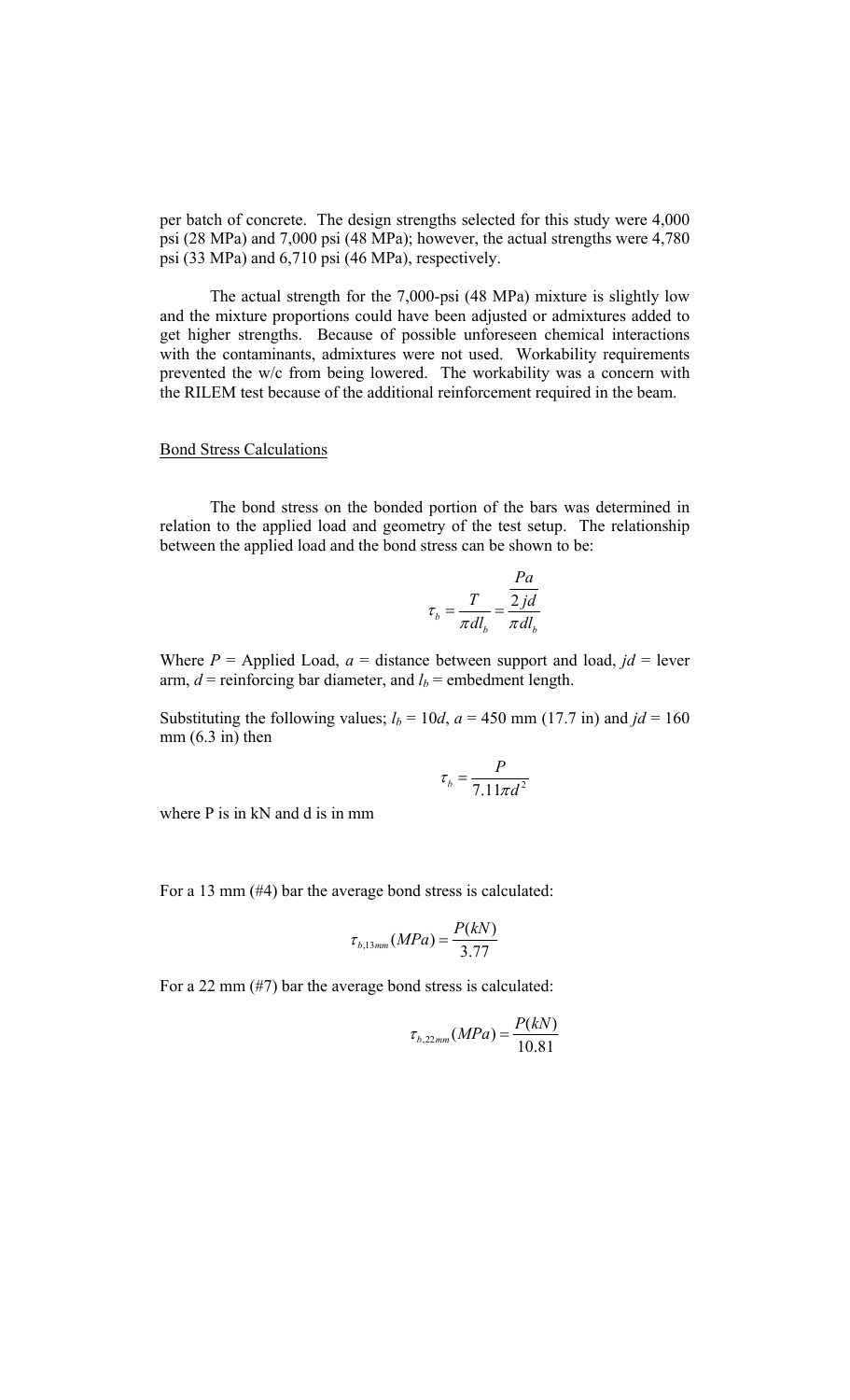### Bond Test Results

The results of the RILEM beam tests are summarized in Fig. 6. The ultimate bond stresses of the various tests did vary somewhat. The statistical significance of the amount of variance is presented later.

From Fig. 6, it is evident that #4 (13 mm) bars show a higher bond strength compared to that of  $#7$  (22 mm) bars. All  $#7$  (22 mm) bars exhibited bond-splitting failure, where the #4 (13 mm) bars exhibited a combination of pullout and bond splitting failures. Note that both #4 (13 mm) and #7 (22 mm) bars were tested under the same embedment length of  $10d_b$ . Comparable results for both #4 (13 mm) and #7 (22 mm) cases could have been achieved if bond-splitting failure were avoided. Yet, the specimens, as tested, more realistically simulate the case of a beam or slab in terms of moderate concrete cover and, presence of shearing forces and dowel actions. Therefore, the bond spitting failure noticed in  $# 7 (22 mm)$  cases are acceptable.

Bond stress-slip curves were generated for each beam. A typical set of bond stress-slip curves for a beam set is presented in Fig. 7. The general shape of the curves depended on the type of failure, however, the differences were minimal. Two failure modes were observed: bond splitting and bond pullout, with the majority of failures being bond splitting. Bond splitting is well documented for steel deformed reinforcing bar (7). It is characterized by a small amount of slip producing the bond splitting, followed by further slip and finally a complete loss of bond. The bond splitting is caused when a primary crack propagates to the surface and several secondary cracks form near the lugs of the deformed reinforcing bar. These cracks are caused by the wedging action of the reinforcing bar being pulled through the concrete. Typically, a larger bar with a small amount of concrete cover will fail in bond splitting. Bond pullout only occurred in a limited number of #4 (13 mm) epoxy coated bars. This failure is characterized by an increasing amount of slip until the bar pulls out of the concrete and the bond strength lessens considerably. While the general shape of the stress-slip curves varied little, the bond stress magnitude did vary depending on the variables being tested, most notably the reinforcing bar size. In the set of curves shown in Fig. 7, two specimens failed in bond splitting, while the third failed in bond pullout. A side view of a beam that failed in bond splitting is given in Fig. 8.

# Statistical Analysis of Data

 An inspection of the bond stress results shows the following. Bond stresses were higher for: 1) the #4 (13 mm) bars (all 32 tests), 2) higher compressive strength mixture (31 tests), 3) control compared to bond breaker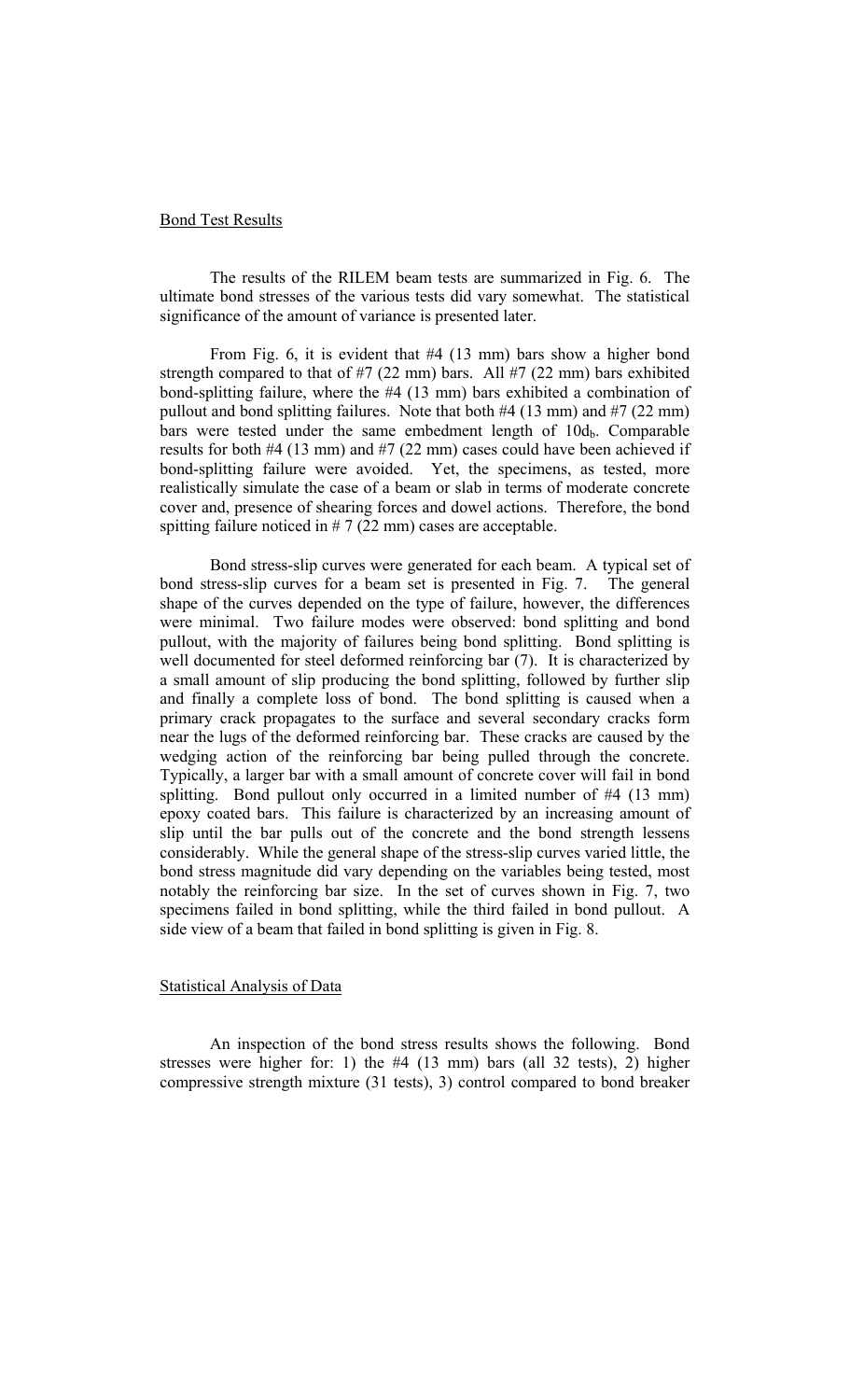(8 out of 8 tests), 4) control compared to form release agent (7 out of 8 tests), 5) splatter over control (6 out of 8 tests), and 6) plain reinforcing bar over epoxy coated (22 out of 32 tests). The statistical significance of these trends was investigated using JMP, which is produced by the SAS Institute (14). The statistical tests used for comparing the data included Dunnett's t-Test and a Least Squares Model.

Prior to using Dunnett's t-Test, the data was first tested for statistical outliers and normality. Two tests were used to check outliers, the  $3*\sigma$  test, where  $\sigma$  is the standard deviation of the test group, and the Dixon Q test. Both methods indicated no significant outliers. Normality was checked using a Q-Q Plot at an  $\alpha$  (confidence level) = 0.05. Normality indicates if the data has a normal distribution. The data was somewhat non-linearly distributed along the Q-Q Plot, yet because the number of tests was large enough, the Central Limit Theorem applies and the data distribution is considered approximately normal. From the distribution of the data, the ultimate bond stress mean of all the #4 (13 mm) reinforcing bar was 2,116 psi (14.6 MPa), while the #7 (22 mm) reinforcing bar data had a mean of 981 psi (6.8 MPa). Because the mean ultimate bond stresses were significantly different for the two sizes of reinforcement, the data distribution was bimodal, or had two separate humps. The data distribution was also fairly symmetric.

Dunnett's t-Test compares a set of means against a control group mean. The test reports the absolute value of the difference between the control group and group of interest minus the Least Significant Difference (LSD). The LSD is the difference that is the limit for the difference to be considered significant. If a value is positive, its mean is more than the LSD apart from the control group mean so that group's mean is significantly different than the control group mean. The Dunnett's t-Test is used to compare the ultimate bond stress means instead of a simple percent difference because a statistical analysis will account for the effect of the number of tests and the standard deviation of the data. The confidence level chosen for this test was  $\alpha = 0.05$ . After the initial testing phase, a level of  $\alpha = 0.10$  was also used to show a more inclusive set of results. Table 3 shows the results of the Dunnett's t-Test. At a level of 0.05, three tests out of 24 were found to be significantly different from the respective controls. Two of these were the #4 (13 mm) epoxy coated reinforcing bar, 4,000-psi (28 MPa) concrete specimens with form oil and bond breaker as the contaminant. The third was the form oil contaminated #4 (13 mm) 7,000-psi (48 MPa) test specimens.

With the confidence interval of  $\alpha = 0.10$ , three tests (in addition to the previous three from the  $\alpha$  = 0.05 test) were identified as significantly different. One was the bond breaker contaminated #4 (13 mm) bar 4,000-psi (28 MPa) test specimen. The other two were the #4 (13 mm) 7,000-psi (48 MPa) form oil and bond breaker test specimens. While these three tests are considered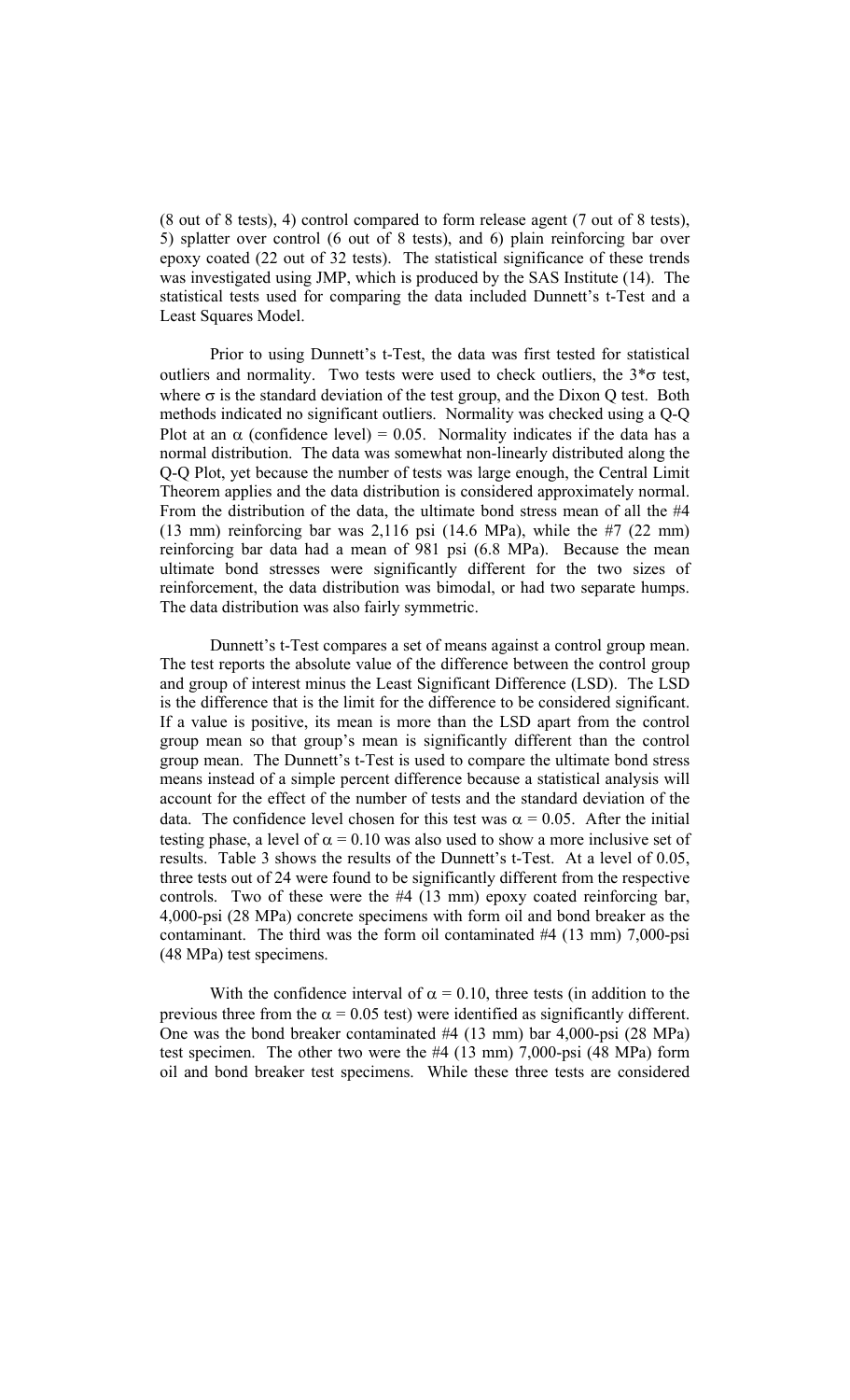significantly different, this must be tempered with the fact that this confidence level is higher than what is usually used in analysis.

A comparison of just the means of the control specimens by Dunnett's t-Test showed that the following were significantly different at the 0.05 level: bar size (uncoated) and bar size (coated). A Least Squares Model analysis verified the significance.

In Table 3, the significantly different treatments are the #4 (13 mm) bar, epoxy coated, 4,000 psi (27.6 MPa) and 7,000 psi (48 MPa), and #4 uncoated at 7,000 psi (48 MPa) tests contaminated with form oil and bond breaker. This trend shows a possible interaction of the form oil and bond breaker contaminants with the smaller bar size, weaker concrete and epoxy bar coating. A Least Squares Model was used to investigate the significance of those interactions. With a confidence interval of 0.05, the interaction of the form oil contaminant with bar size, concrete strength level and coating condition was significant.

# EXPERIMENTAL AND ANALYTICAL OBSERVATIONS

Several observations were made during this test program. Some of them are as follows:

- The majority of beams failed in bond splitting; the remaining specimens failed in bond pullout. The bond pullout occurred primarily in #4 epoxy coated bars.
- The #7 reinforcing bar gives a lower bond stress than the #4 bars for the same embedment length.
- On the macroscopic level, Fig. 6 shows the ultimate bond stresses are of the same magnitude within a given bar size.
- The wedging action caused by the reinforcing bar lugs is thought to have produced the compacted powder on the lugs, previously described by several investigators, notably Park and Paulay (7). As the bond fails, the concrete is compacted into a powder by the lugs, which collects on the lug faces. Fig. 9 shows the compacted powder on the reinforcing bar lugs of an epoxy coated #7 (22 mm) bar.
- From Table 3, of the three cases that differences in means were considered significant at the 0.05 level, it appears as the reinforcing bar size decreases and the surface condition changes to epoxy coated and the concrete strength is reduced, the ultimate bond strength is more likely to be affected by form oil and bond breaker contaminants. This trend was seen as the most likely to affect the ultimate bond strength since a lower concrete strength and epoxy coating weaken the bond stress while acting independently of each other. The concrete splatter tested does not seem to affect the ultimate bond strength at either confidence level.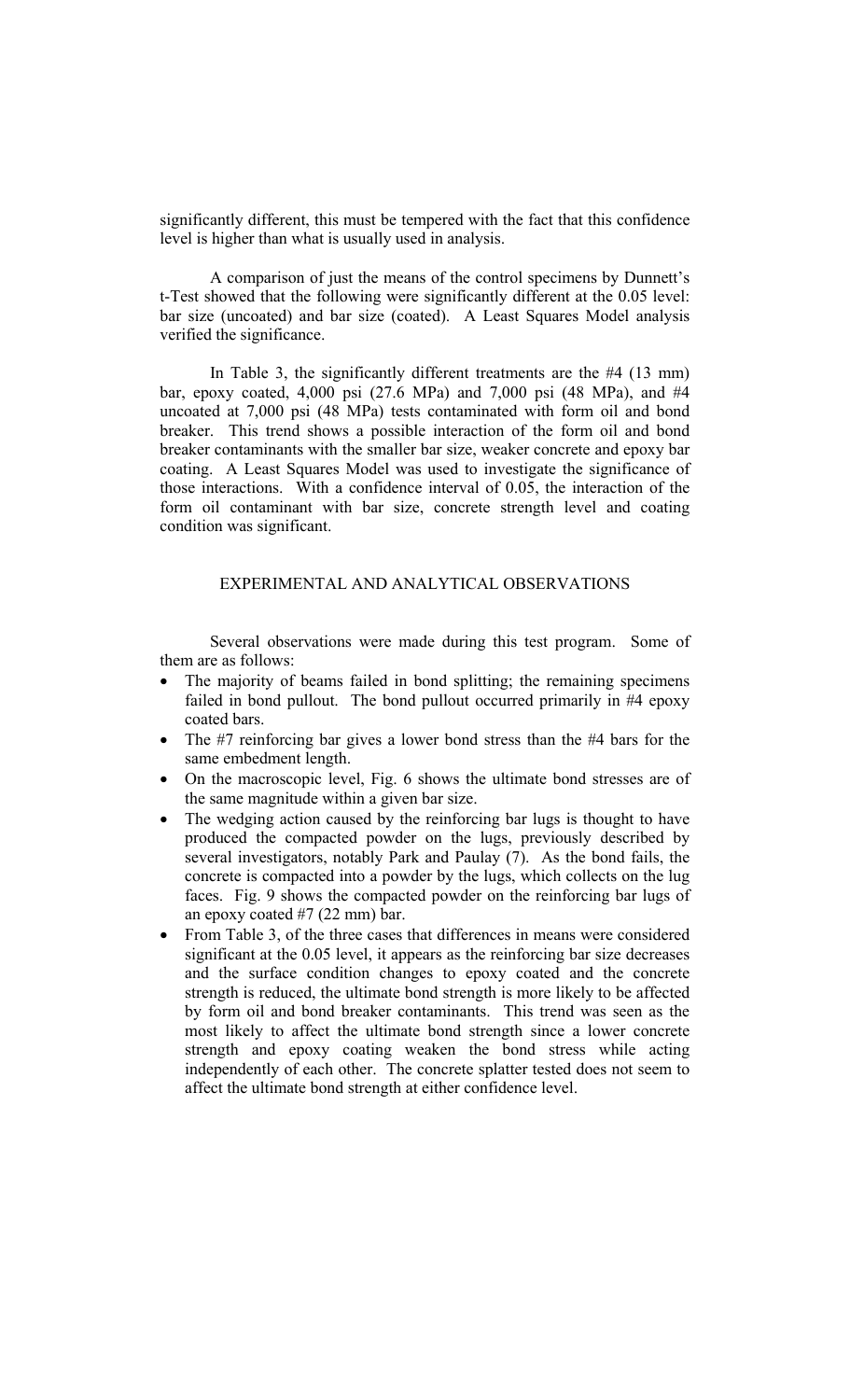# **CONCLUSIONS**

The following conclusions are drawn from the experimental and statistical studies of this investigation:

- 1. In 13 out of 16 situations tested at  $\alpha = 0.05$ , a comparison of the means analysis showed that the ultimate bond stress was not significantly affected by the form oil or bond breaker contaminants. None of the situations were significantly affected by the concrete splatter.
- 2. Two types of failure mechanisms were observed in this study, bond pullout and bond splitting. Most of the failures were by bond splitting, which is attributed to a bearing of the concrete against the lugs of the reinforcing bar, resulting in the splitting of the concrete. The amount of slip associated with this failure is considerably less than observed in a bond pullout failure. The pullout failure occurred with a few of the #4 (13mm) epoxy coated reinforcing bars.
- 3. As the bar size and concrete strength decrease and the surface is epoxy coated, the specimens appear to be more susceptible to a loss of bond strength caused by bond breaker and form oil contaminants.

# FUTURE RESEARCH

One purpose of this research was to provide a credible basis for future research to be performed with the goal of eventually gathering enough data for the development of appropriate specifications that consider altering the current requirements of cleaning contaminated steel reinforcing bar prior to placement of concrete. Studies that focus on other types of contaminants, setting times, amount of contaminant coverage, reliability studies or factors of safety should be undertaken.

#### ACKNOWLEDGMENTS

For their help with funding, the authors wish to thank the University Transportation Center at UMR, McCarthy Construction, Associated General Contractors, Site Advancement Foundation, Industry Advancement Fund, Southern Illinois Construction Advancement Program, St. Louis Construction Training and Advancement Foundation, and the Erectors and Riggers Association of St. Louis.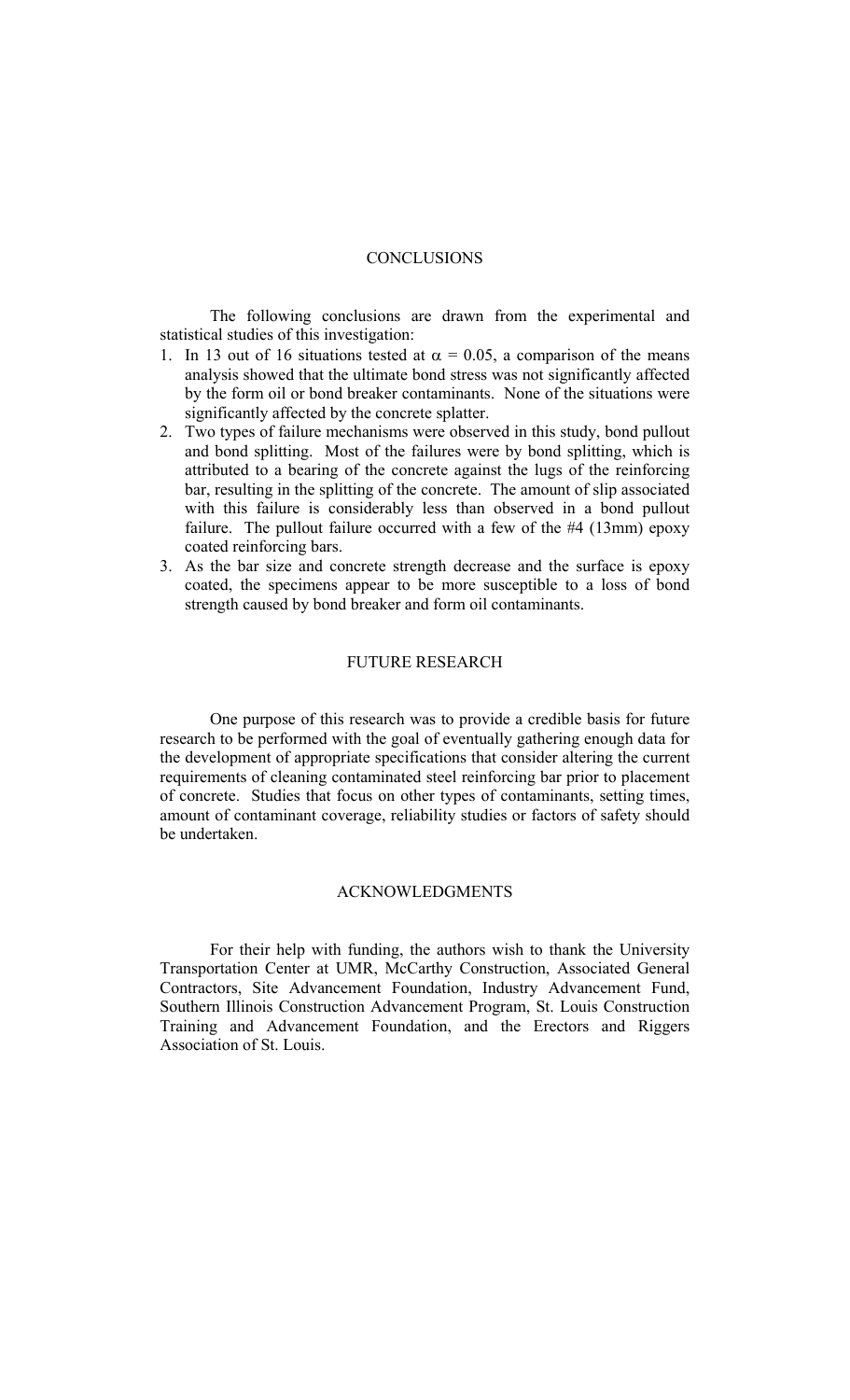# **REFERENCES**

- 1. ACI 301-96, *Standard Specifications for Structural Concrete*, American Concrete Institute, Farmington Hills, Michigan, 1996.
- 2. ACI 311, *ACI Manual of Concrete Inspection*, SP-2, ACI, 1992.
- 3. Suprenant, B. and Malisch, W. "How Clean Must Rebar Be?" *Concrete Construction*. June 1998, pp. 517-523.
- 4. Darwin, D., Hadje-Ghaffari, H., Choi, O. and McCabe, S., "Bond of Epoxy-Coated Reinforcement: Cover, Casting Position, Slump, and Consolidation," *ACI Structural Journal*. Vol. 91, No. 1. January-February 1994, pp. 59-68.
- 5. Kemp, E., Brezny, F. and Unterspan, J., "Effect of Rust and Scale on the Bond Characteristics of Deformed Reinforcing Bars," *Journal of the American Concrete Institute*, ACI. September 1968, pp. 743-756.
- 6. Johnston, B. and Cox, K., "The Bond Strength of Rusted Deformed Bars," *Journal of the American Concrete Institute*, Vol. 37. September 1940, pp. 57-72.
- 7. MacGregor, J., *Reinforced Concrete-Mechanics and Design, 3rd Ed.*, Prentice Hall, 1997.
- 8. Park, R. and Paulay, T., "Chapter 9: Bond and Anchorage," *Reinforced Concrete Structures*, John Wiley and Sons, New York, 1975.
- 9. RILEM 7-II-128, "RC6: Bond Test for Reinforcing Steel. 1. Pull-Out Test." *RILEM technical recommendations for the testing and use of construction materials*, E & FN Spon, U.K. 1994, pp.102-105.
- 10. RILEM 7-II-28 D, "RC5: Bond Test for Reinforcing Steel. 1. Beam Test." *RILEM technical recommendations for the testing and use of construction materials*, E & FN Spon, U.K. 1994, pp. 96-101.
- 11. ASTM A944-95, "Standard Test Method for Comparing Bond Strength of Steel Reinforcing Bars to Concrete Using Beam-End Specimens," *1997 Annual Book of ASTM Standards*, Vol. 1.04, American Society for Testing and Materials, West Conshohocken, PA. 1997, pp. 514-517.
- 12. ASTM A615/A 615M-96a, "Standard Specification for Deformed and Plain Billet-Steel Bars for Concrete Reinforcement," *1997 Annual Book of*